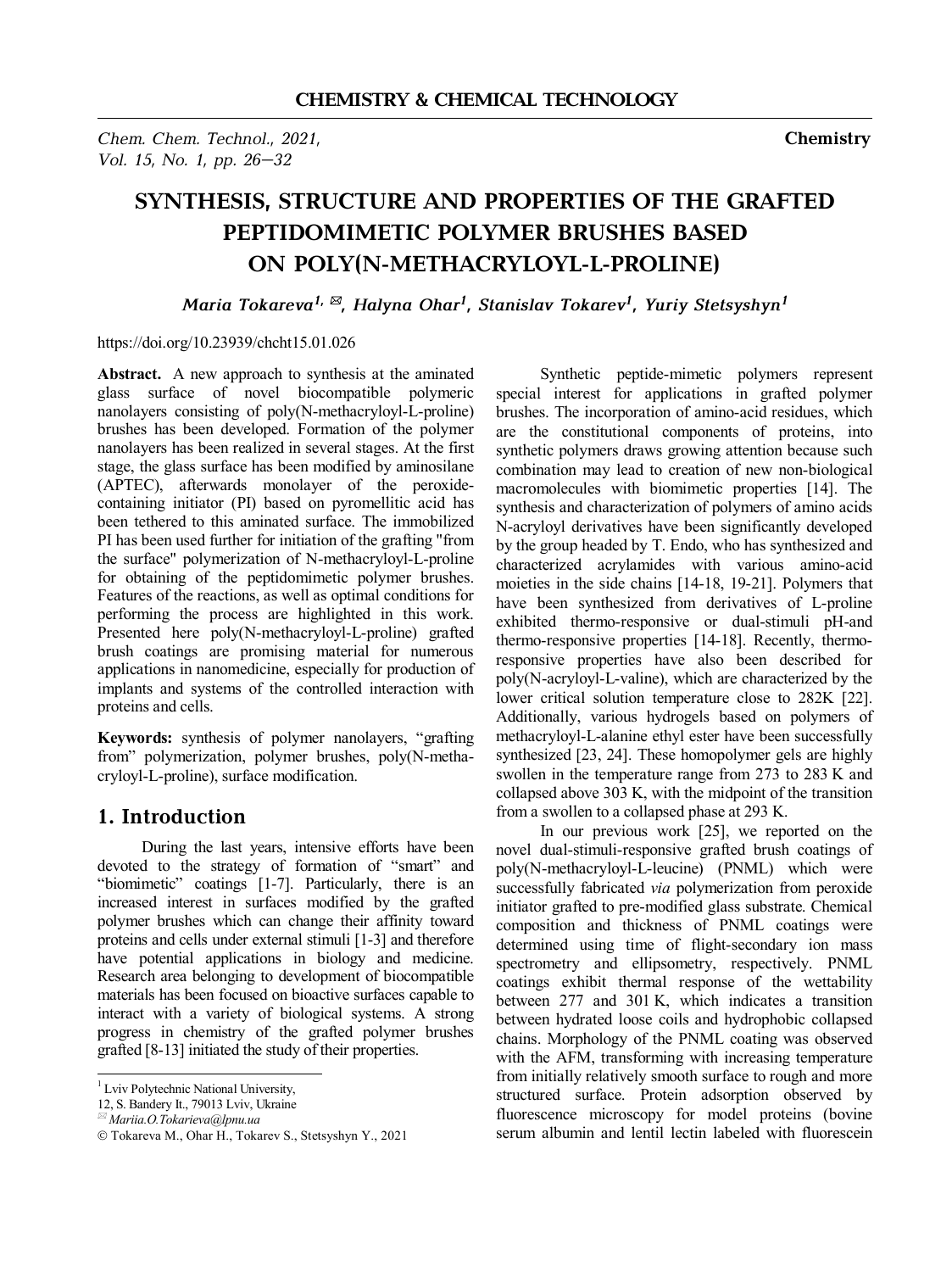isothiocyanate) at transition from 278 to 298 K, showed high affinity of PNML coating to proteins at all investigated temperatures and pH. Thus, PNML coatings have significant potential for medical and biotechnological applications as protein capture agents or functional replacements of antibodies ("plastic antibodies"). The high proliferation growth of the human embryonic kidney cell (HEK 293) on PNML coating was demonstrated, indicating its excellent cytocompatibility.

Motivated by the strong progress in "biomimetic" coatings [25-27] here we continue to develop previously presented strategy for the fabrication of the grafted brush coatings with synthetic peptide-mimetic polymers. The main goals of our work are synthesis of N-methacryloyl-L-proline monomer and fabrication of poly(N-methacryloyl-L-proline) – (PNMP) grafted brush coatings on the surface of previously peroxided glass. In addition, the properties of the grafted nanolayers have been studied in detail.

### **2. Experimental**

### **2.1. Materials**

3-Aminopropyltriethoxysilane (APTES); proline with the content of the main substance  $99\%$ ,  $Mr =$  $= 115.13$  g/mol;  $d^{20} = 1380$  kg/m<sup>3</sup>; and methacryloyl chloride with the content of the main substance 97%,  $Mr = 104.54$  g/mol;  $d^{20} = 1070$  kg/m<sup>3</sup> – all were supplied by Sigma-Aldrich. Organic solvents from diverse sources were purified as reported by Riddick *et al*. [28].

*Tert*-butyl hydroperoxide was obtained as described in [29] and purified by vacuum rectification, the fraction boiling in the temperature range of 318–320 K (at 1.6 kPa) was collected. The final product had the refractive index  $n_D^{20} = 1.4002 \pm 0.0002$  (in accordance with previous report  $n_D^{20} = 1.4010$  [30]).

### **2.2. Synthesis of Pyromellitic Acid Tetrachloroanhydride**

In a 500 ml round-bottomed flask equipped with a thermometer and a reflux condenser, connected with water scrubber, 43.6 g (0.2 mol) of pyromellitic dianhydride and  $91.6 g$  (0.44 mol) of PCl<sub>5</sub> were mixed and boiled in the oil bath until the mixture became homogeneous. Afterwards, it was additionally mixed for 15–16 h at 403–408 K. The reflux condenser was then replaced by a Liebig condenser and approximately 60–  $63$  g of POCl<sub>3</sub> was distilled off during 8 h. Then the temperature of the mixture was increased to 453–458 K. The crude product was recrystallized then from gasoline yielding 51.2 g (78.1 %) of a colorless crystalline product

with the melting point at 340 K (in accordance with the literature value of 341 K [31]) and acid number  $AN = 1373$  mg KOH/g (calculated value 1368 mg KOH/g).

## **2.3. Synthesis of Dichloroanhydride of Di-***tert***-Butylperoxy Pyromellitate (Peroxide Containing Initiator (PI))**

4.6 g (0.014 mol) of pyromellitic acid chloride were dissolved in 15 ml of anhydrous dichloroethane, placed in three-necked flask equipped with stirrer, and 2.52 g (0.028 mol) of *tert*-butyl hydroperoxide were added. The mixture was cooled down to 278 K, and then 2.2 g (0.028 mol) of pyridine, dissolved in 10 ml of anhydrous dichloroethane, were added dropwise at 278 K. Then the suspension was mixed for 1 h while the temperature was raised gradually up to the room temperature. The precipitate of pyridinium chloride was filtered out. The solvent was distilled out and the pellet was dried in vacuum (100–200 Pa) at 313 K for 3 h, yielding 8.2 g (81 %) of peroxide. The pellet had a yellowish resin-like appearance. Its characteristics are summarized as follows: content of active oxygen is 1.9% (calc.  $2.2\%$ ); content of active chlorine is  $5.4\%$  (calc. 4.9 %); AN = 163.1 mg KOH/g (calc. 155.3 mg KOH/g); infrared spectra showed characteristic bands of  $v(C=O)$  in Ar–C(O)Cl,  $v(C=O)$  in ester group at 1760 and 1752 cm<sup>-1</sup>; doublet at 1390 and  $1365$  cm<sup>-1</sup>, referred to  $d(C(CH_3)_3)$  and a band of *tert*-butoxy group at 848 cm<sup>-1</sup>. For all samples <sup>1</sup>H NMR spectra were recorded using a "Varian VXR" spectrometer (<sup>1</sup>H chemical shifts are expressed in ı-scale relative to internal standard – tetramethylsilane as integrated intensities correspond to the allocation mode). <sup>1</sup>H NMR (300 MHz, DMSO-d<sub>6</sub>)  $\delta$ , ppm: 1.25 (s, 18H, 6CH3); 8.75 (s, 1H, Ar–H); 8.90 (s, 1H, Ar–H). Elemental analysis was performed on standard equipment for microanalysis. Calculated  $(C_{18}H_{20}Cl_2O_8)$ : C 49.67 %; H 4.63 %; Cl 16.29 %. Found: C 49.23 %; H 4.52 %; Cl 16.50 %.

### **2.4. Synthesis**

### **of Poly(N-Methacryloyl-L-Proline)**

N-methacryloyl proline was synthesized similarly to the method described in [32]. L-Proline (11.5 g, 0.1 mol) was dissolved in 60 ml of 2M NaOH solution, and stirred at 273 K, while methacryloyl chloride (10.4 g, 0.1 mol) and 60 ml of 2M NaOH were added dropwise within 30 min. The mixture was stirred for 2 h at room temperature and then the solution was acidified by addition of concentrated HCl  $(\approx 20 \text{ ml})$ . After 2 h, the precipitate formed was filtered out and washed by distilled water. After filtering the product was recrystallized from ethanol. The yield was above 80 %.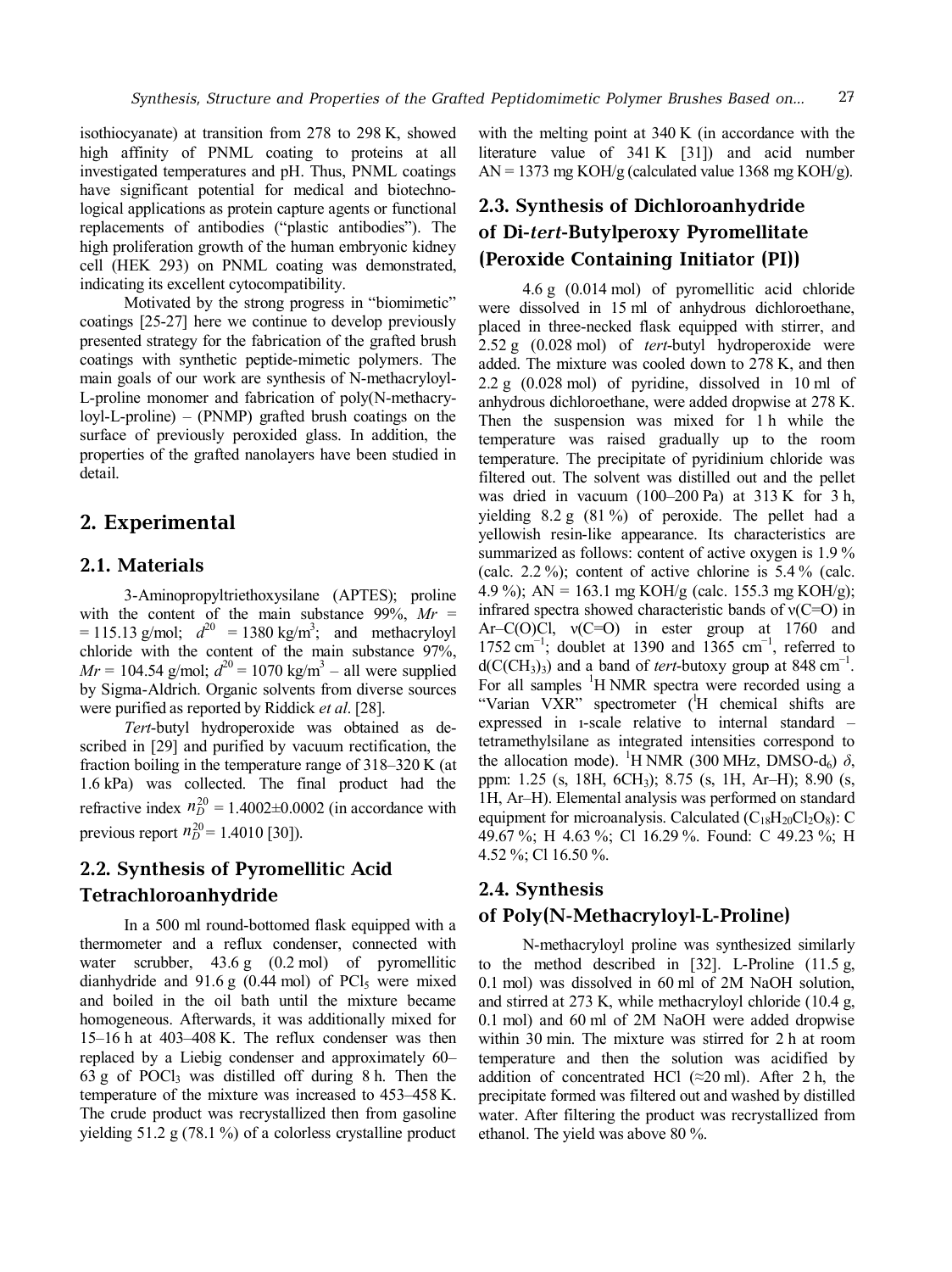### **2.5. Preparation of Coatings**

### **2.5.1. Modification of glass surfaces with di-chloroanhydride of di-***tert***-butylperoxy pyromellitate**

The procedure for modification is sketched in Scheme 1. Glass plates  $(20 \text{ mm} \times 20 \text{ mm})$  were dipped into 0.2 % (w/w) methanolic solution of APTES for 24 h (1). After incubation, weakly-bound silane molecules were removed by methanol extraction in a Soxhlet apparatus. Then the plates functionalized with APTES were dipped into 1% solution of peroxide in dry 1,4-dioxane for 24 h (2). Weakly-bound peroxide was removed by dioxane extraction in a Soxhlet apparatus during 4 h. As a result, a monolayer of peroxide tethered to the aminated surfaces was obtained (3).

#### **2.5.2. Grafting of PNMP brushes**

Glass plates with surface-immobilized PI were placed in a container with 0.1М ethanol solution of NMP monomer and heated under an argon blanket at 363 K for a certain time (6–48 h) for graft-polymerization. Afterward, the plates with PNMP grafted (4) were washed with ethanol in a Soxhlet apparatus for 4 h followed by drying in ambient conditions.

#### **2.6. Characterization of Coatings**

#### **2.6.1. Water contact angle measurements**

Static contact angle experiments were performed by the sessile drop technique using a Kruss EasyDrop (DSA15) instrument with the Peltier temperaturecontrolled chamber. Contact angles were determined as the average of 10 measurements at different points on the plate surface.

To determine the fraction of the surface covered with PNMP brushes the Cassie-Baxter relationship [33, 34] was used:

$$
\cos \theta = x \cos \theta_{peroxide} + (1 - x) \cos \theta_{ami \ nated \ glass} \tag{1}
$$

where *x* and  $(1 - x)$  are two types of patches covering the surface with a real fraction.

#### **2.6.2. Ellipsometry**

Measurements were carried out with a serial nullellipsometer LEF-3 M, equipped with the "polarizercompensator-specimen-analyzer" arrangement, capable to determine the angular positions of polarization elements within 0.01° accuracy. A He–Ne single-mode laser (light wavelength  $\lambda$ = 632.8 nm) was used as a light source. Polarization parameters of light reflected from a sample (angles  $\psi$  and  $\Delta$ ) were determined using the two-zone technique (in the third and fourth measuring zone) for angle of incidence  $\varphi$  varied between 58° and 63° (with a  $1^{\circ}$  step). This  $\varphi$ -range, corresponding to the region of the pseudo-Brewster angle (where  $\Lambda \approx \pi/2$  or  $3\pi/2$ ), provides maximal sensitivity. The iterative procedure using monoand two-layer models was applied to fit the  $(\psi, \Delta)$  data recorded under optimal experimental conditions [35] and yield average thickness *d* (and refractive index *n*) for APTES and peroxide-graft-PNMP coatings*,* respectively. Optical parameters were determined as the average of three measurements at different points.

The average molecular weights of the grafted PNMP brushes were calculated considering ellipsometry data and kinetic parameters of polymerization using equation:

$$
M = \frac{C_p}{C_0(1 - e^{-k\tau}) \cdot n} \tag{2}
$$

where *M* is the average molecular weight of the grafted PNMP brushes, g/mol;  $C_p$  is the surface concentration of the PNMP brushes at the surface,  $g/m^2$ ;  $C_0$  is the initial concentration of peroxide groups of the initiator immobilized at the surface, mol/m<sup>2</sup>; *k* is the rate constant for the first order decomposition of peroxide groups at 363 K  $(k = 8.1 \cdot 10^{-6} \text{ s}^{-1})$ ;  $\tau$  is a polymerization time, s; and *n* is an initiation efficiency of the graft polymerization to the surface [36].

### **3. Results and Discussion**

The grafted PNMP brushes were prepared in a three-step process outlined in Scheme 1. Initially, the native glass surface (1) was modified with APTES in order to get aminated surface (2) with higher reactivity. Then, peroxide monolayer (3) was tethered *via* interaction of dichloroanhydride of di-*tert*-butylperoxy pyromellitate with amino groups of APTES layer. Finally, the PNMP brushes (4) were grafted applying polymerization of NMP initiated from the surface by immobilized peroxide.

Thicknesses of the grafted layers were estimated by ellipsometry. Average thicknesses of the APTES layer and monolayer of peroxide initiator, measured by ellipsometry, were equal to 0.5 and 1.5 nm, respectively. The surface concentration of peroxide molecules  $(C_0)$  in monolayer was calculated from ellipsometric data using the equation:

$$
C_0 = \frac{h_i \cdot \rho_i}{M_i} \tag{3}
$$

where  $h_i$  is the layer thickness measured by ellipsometry, nm;  $\rho_i$  is the peroxide initiator bulk density  $(\rho_i = 1.3 \text{ g/cm}^3)$  and  $M_i$  is the molecular weight of the peroxide initiator ( $M_i = 435$  g/mol). Calculated surface concentrations of the peroxide molecules and peroxide groups are  $(4.4\pm0.1)\cdot10^{-6}$  and  $(8.8\pm0.2)\cdot10^{-6}$  mol/m<sup>2</sup>, respectively.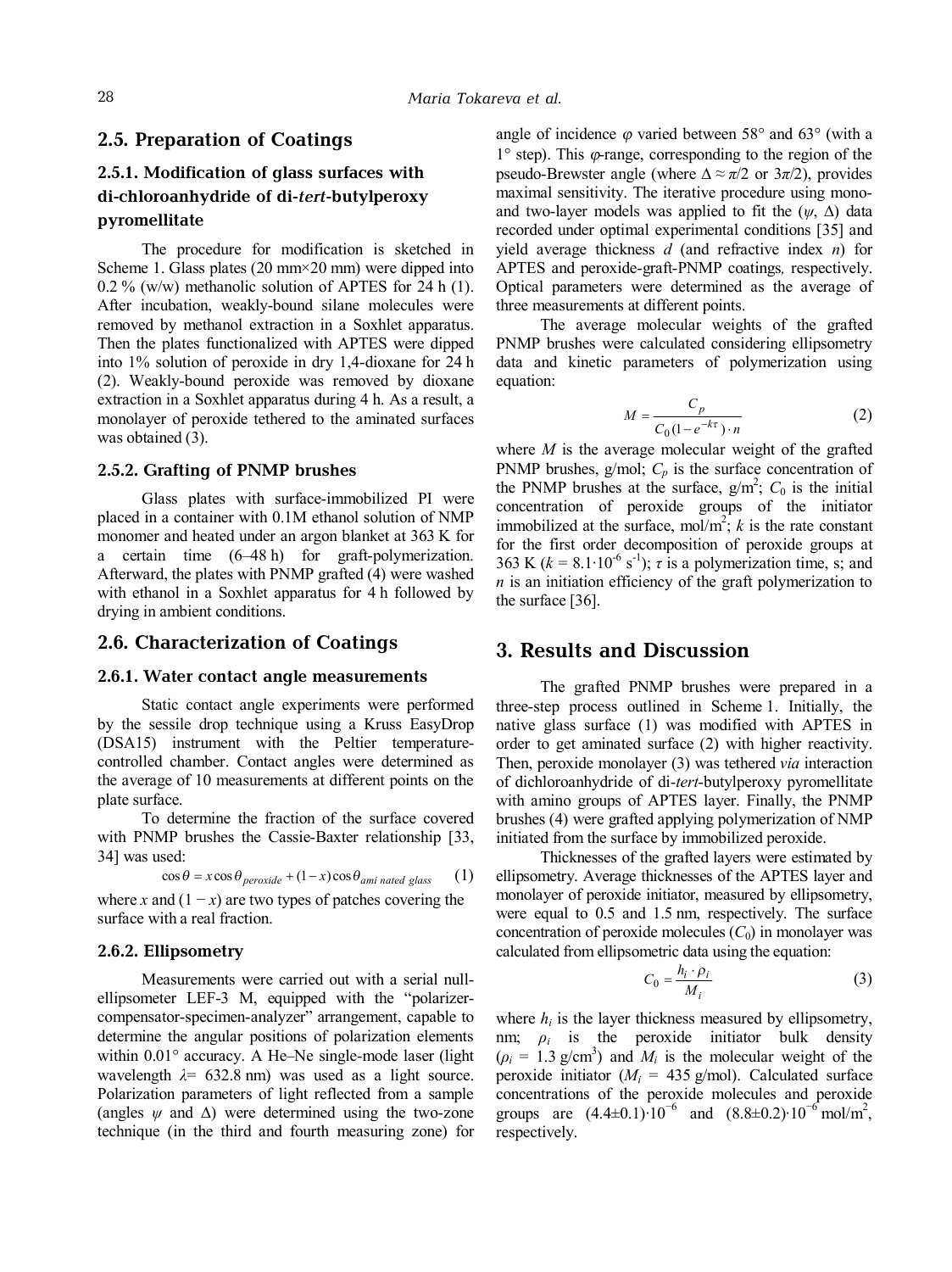

**Scheme 1**. Strategy for synthesis of the grafted peptidomimetic polymer brushes at the glass surface (1) involves three main stages: surface amination (2) *via* interaction with APTES; tethering of peroxide initiator (3); and graft-polymerization of NMP initiated by immobilized initiator, resulting in PNMP brushes (4).

Under given conditions, the concentration of the peroxide initiator at the surface reached this maximum when 1% solution of peroxide initiator in dry 1,4-dioxane reacted with aminated surface for 24 h.

The average thickness of PNMP brushes depended on polymerization time gradually increasing up to nearly 30 nm for 20 h (Fig. 1a), whereas the refractive index quickly reached the plateau value and afterward it did not changed in spite of further rise of PNMP thickness (Fig. 1b). The refractive index of the PNMP top covering after 48 h grafting was 1.497.

Surface concentrations and grafting densities of PNMP in the grafted nanolayers were calculated from ellipsometry data (Table 1). The grafting density (σ) of PNMP chains at the glass surface was calculated using equation:

$$
\sigma = \frac{h\rho N_A}{M} \tag{4}
$$

where  $\sigma$  is the grafting density, chains/nm<sup>2</sup>; *h* is the dry layer thickness measured by ellipsometry, nm; *ρ* is the PNMP bulk density,  $g/cm^{3}$ ;  $N_A$  is Avogadro's number, mol<sup>-1</sup>, and  $M$  is the average molecular weight of the PNMP brushes grafted to the surface, g/mol.

For calculation of the main parameters characterizing the PNMP nanolayers, namely an average molecular weight of the grafted brushes and their grafting

density at the surface we used Eqs. (2) and (4), respectively. We assumed that initiation efficiency (*n* in Eq. (1)) for the peroxide initiator immobilized at the surface was equal to 0.1 [36] and remained constant throughout the process; and the initial concentration of peroxide groups at the surface  $C_0 = 8.8 \cdot 10^{-6}$  mol/m<sup>2</sup>. The calculated data are summarized in the Table.

As expected, the grafting density of PNMP brushes is rising with polymerization time and after 48 h it reaches approximately a half of chain per 1 nm<sup>2</sup> of the surface, *i.e.* 1 chain occupies about 2 nm 2 of the surface. Taking into consideration quite high molecular weight of the PNMP macrochains, such results can be achieved only if macrochains are strongly stretched forming brushes at the surface. Another important observation concerns the molecular weight of the grafted macrochains, as follows from the data presented in the Table, an increase in polymerization time brought about an essential lowering of their average molecular weight. This phenomenon can be explained by the fact that with increasing the grafting density the diffusion rate of monomer molecules to the radicals growing from the surface is slowed down, which in turn causes slowing of the propagation rate of the reaction and consequently leads to decrease of molecular weight of the macromolecules formed under these conditions.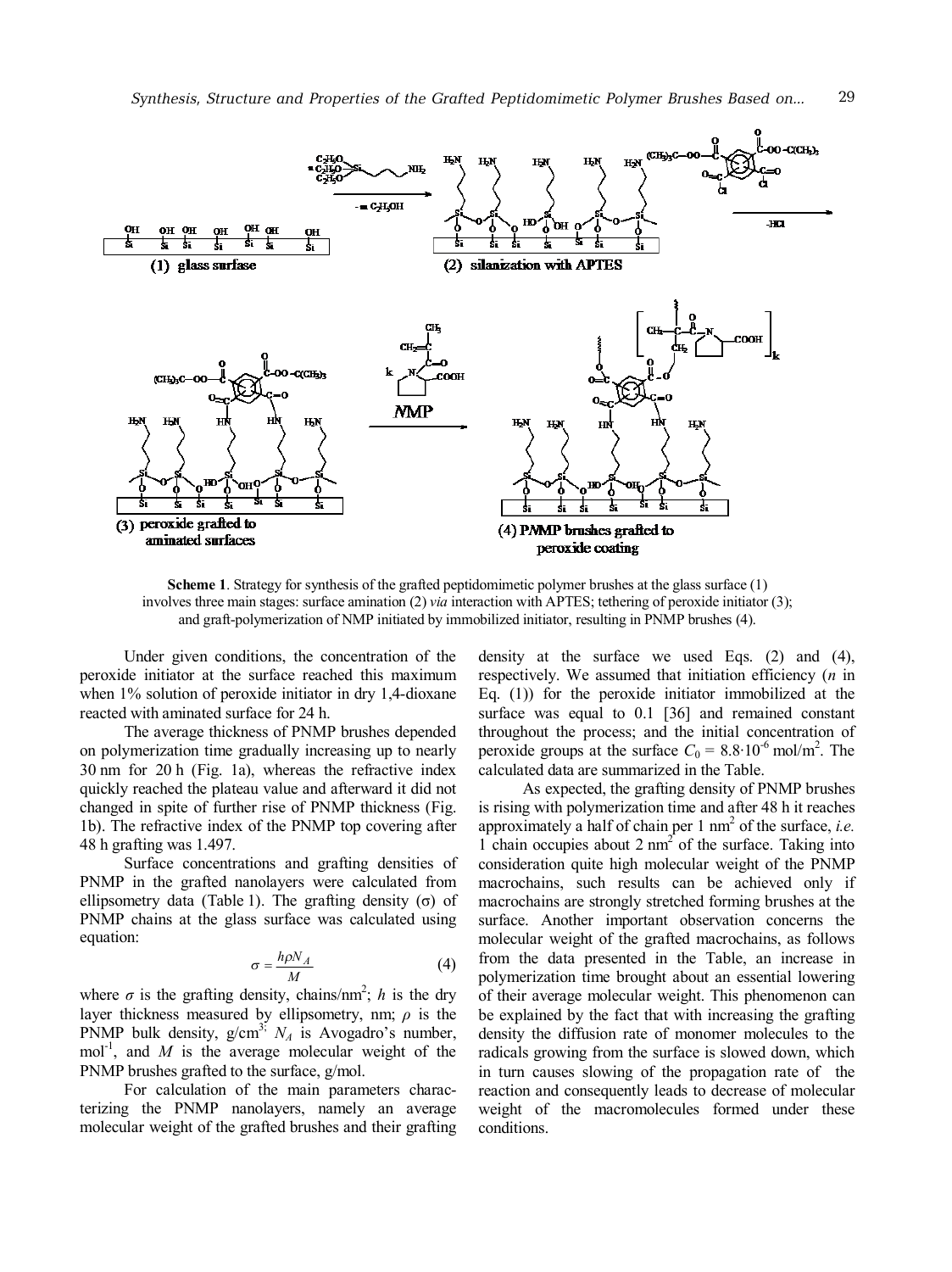

**Fig. 1.** Average thicknesses (a) and refractive indexes (b) of the PNMP nanolayers measured by ellipsometry *vs*. polymerization time

*Table* 

**Effect of polymerization time on the parameters of the grafted poly(N-methacryloyl-L-proline) nanolayer** 

| Polymerization | Thickness, | Surface concentration |                     | Average molecular | Grafting densities, |
|----------------|------------|-----------------------|---------------------|-------------------|---------------------|
| time, h        | nm         | mg/m                  | mol/m <sup>-</sup>  | weight, kg/mol    | chains/ $nm2$       |
|                |            | 10.9                  | $0.6 - 10^{-1}$     |                   | $0.08\,$            |
|                |            | l 4.5                 | $0.7 \cdot 10^{-7}$ |                   |                     |
|                |            | 20.6                  | $.1 \cdot 10^{-4}$  |                   |                     |
| 24             |            | 31.5                  | $1.7 \cdot 10^{-4}$ |                   | 20 ۱                |
| 48             |            | 37.5                  | $2.0 \cdot 10^{-4}$ |                   |                     |



**Fig. 2.** Effect of polymerization time on receding water contact angles (a) and fraction of the surface covered with PNMP brushes determined using the Cassie-Baxter relationship (b)



**Fig. 3**. Dependence of the effective coverage on thicknesses of the P*N*MP nanolayer measured by ellipsometry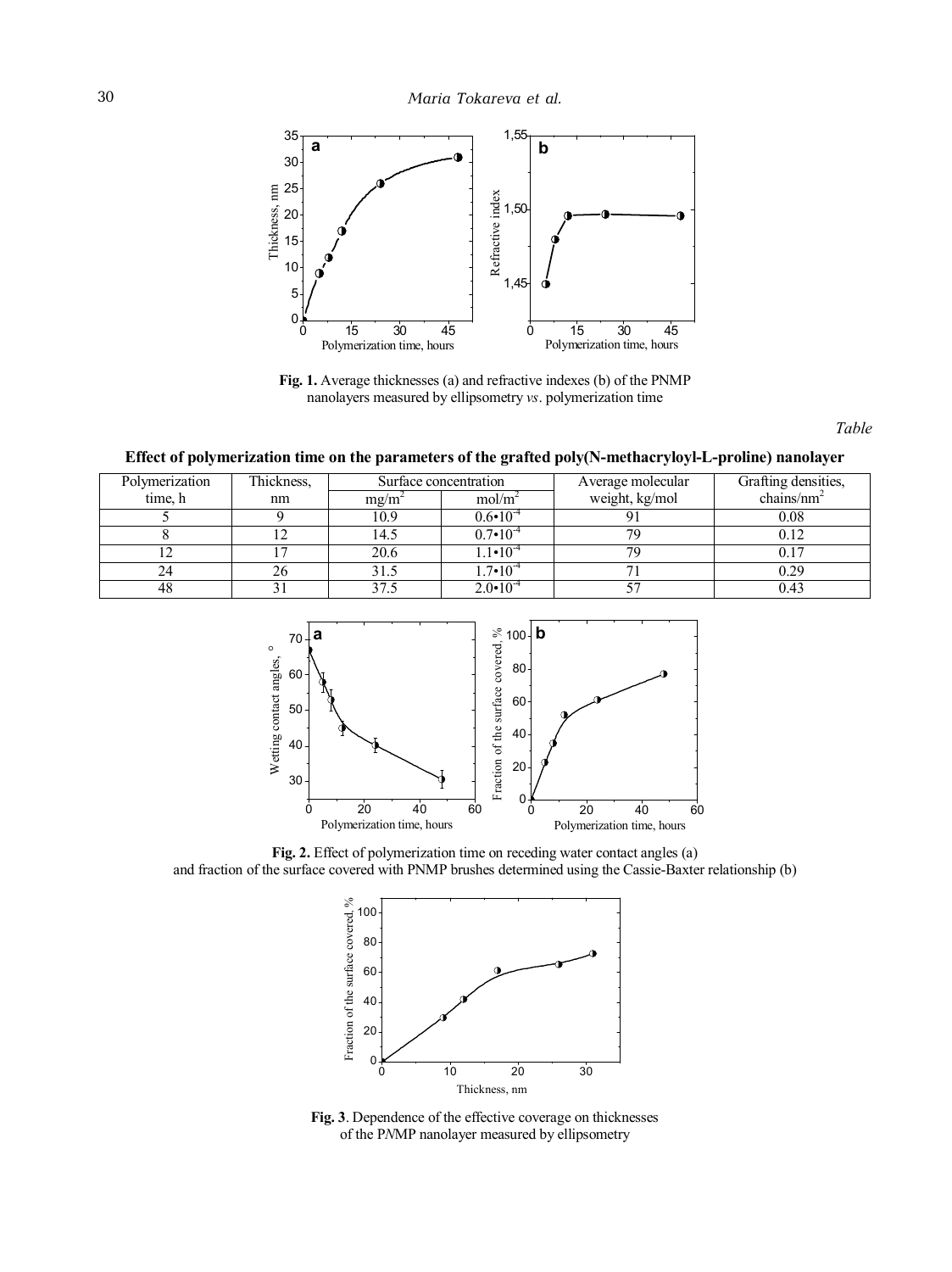The effect of grafting time on the water receding contact angle at the glass surfaces modified with PNMP coating is shown in Fig. 2a. Glass surface demonstrates high hydrophility and consequently is characterized by low water contact angle; however when silanized, the glass surface loses its high hydrophility and the water contact angles rise up to 67° (the point on the ordinate axis in Fig. 2a). The water contact angle for wetting of the "pure" poly(N-methacryloyl-L-proline) surface is low, just  $16.1 \pm 2$  and its grafting onto the silanized glass surface should gradually reduces water contact angle due to its hydrophilization. The longer the polymerization time, the higher the quality of poly(N-methacryloyl-Lproline) grafted to the glass surface, and the lower the water contact angle; this is clearly seen from Fig. 2a.

Using Cassie-Baxter equation (Eq. (1)), the fraction of the glass surface covered with PNMP brushes has been estimated as a function of polymerization time (Fig. 2b). Analyzing these results, it can be concluded that the surface is covered incompletely; even after 48 h of modification, less than 80 % of the surface was covered by PNMP.

The dependence of the fraction of the surface covering on the thickness of the grafted PNMP nanolayers has an inflection point (Fig. 3.), indicating some changes in morphology of the grafted polymer layers. The initial part of the curve is almost linear up to about 17 nm of thickness determined ellipsometrically but further thickness growth has much smaller effect on the fraction of covered surface. A possible reason for this phenomenon is that the grafted PNMP nanolayer has a relatively loose structure even at high grafting density and a complete covering can be achieved only for quite thick PNMP layers.

### **4. Conclusions**

The novel peptidomimetic coatings consisting of poly(N-methacryloyl-L-proline) brushes grafted to the glass surface were synthesized using graft-polymerization of N-methacryloyl-L-proline initiated from the surface by immobilized peroxide initiator while the latter was tethered to the previously aminated glass plates. Investigation of PNMP nanolayers by means of ellipsometry revealed that both its thickness and the grafting density of brushes increased with polymerization time. Grafting of the PNMP brushes brought about a gradual diminishing of the water contact angle of the surface modified. However, the calculation of the surface covering fraction showed that surface was covered incompletely, even at quite high grafting density (0.43 macrochain per nm 2 ) fraction of covering did not exceed 80 %, probably due to the formation of PNMP nanolayers with relatively loose structure in these conditions. The synthesized PNMP coatings may have a great potential for medical and biotechnological applications as protein capture agents and supports for cell growing.

### **Acknowledgments**

We thank Prof. Volodymyr Donchak and Dr. Khrystyna Harhay from the Lviv Polytechnic National University, Lviv, Ukraine for peroxide-containing initiator.

### **References**

[1] Motornov M., Roiter Y., Tokarev I., Minko S.: Prog. Polym. Sci., 2010, **35**, 174. https://doi.org/10.1016/j.progpolymsci.2009.10.004 [2] Tokarev I., Gopishetty V., Zhou J. *et al*.: Appl. Mater. Interfaces, 2009, **1**, 532. https://doi.org/10.1021/am800251a [3] Lee H., Pietrasik J., Sheiko S., Matyjaszewski K.: Prog. Polym. Sci., 2010, **35**, 24. https://doi.org/10.1016/j.progpolymsci.2009.11.002 [4] Cole M., Voelcker N., Thissen H., Griesser H.: Biomaterials, 2009, **30**, 1827. https://doi.org/10.1016/j.biomaterials.2008.12.026 [5] Chen T., Ferris R., Zhang J. *et al*.: Prog. Polym. Sci., 2010, **35**, 94. https://doi.org/10.1016/j.progpolymsci.2009.11.004 [6] Synytska A., Svetushkina E., Puretskiy N. *et al*.: Soft Matter, 2010, **6**, 5907. https://doi.org/10.1039/C0SM00414F [7] Luzinov I., Minko S., Tsukruk V.: Soft Matter, 2008, **4**, 714. https://doi.org/10.1039/B718999K [8] Fournier D., Hoogenboom R., Thijs H. *et al*.: Macromolecules, 2007, **40**, 915. https://doi.org/10.1021/ma062199r [9] Chen G., Hoffman A.: Nature, 1995, **373**, 49. https://doi.org/10.1038/373049a0 [10] Lee H., Pietrasik J., Matyjaszewski K.: Macromolecules, 2006, **39**, 3914. https://doi.org/10.1021/ma060350r [11] Zhang J., Peppas N.: Macromolecules, 2000, **33**, 102. https://doi.org/10.1021/ma991398q [12] Garcia A., Marquez M., Cai T. *et al*.: Langmuir, 2007, **23**, 224. https://doi.org/10.1021/la061632n [13] Burkert S., Bittrich E., Kuntzsch M. *et al*.: Langmuir, 2010, **26**, 1786. https://doi.org/10.1021/la902505q [14] Mori H., Kato I., Endo T.: Macromolecules, 2009, **42**, 4985. https://doi.org/10.1021/ma900706s [15] Mori H., Iwaya H., Nagai A., Endo T.: Chem. Commun., 2005, **38**, 4872. https://doi.org/10.1039/B509212D [16] Mori H., Iwaya H., Endo T.: React. Funct. Polym., 2007, **67**, 916. https://doi.org/10.1016/j.reactfunctpolym.2007.05.016 [17] Mori H., Iwaya H., Endo T.: Macromol. Chem. Phys, 2007, **208**, 1908. https://doi.org/10.1021/ma902002b [18] Mori H., Kato I., Matsuyama M., Endo T.: Macromolecules , 2008, **41**, 5604. https://doi.org/10.1021/ma800181h [19] Sanda F., Endo T.: Macromol. Chem. Phys., 1999, **200**, 2651. https://doi.org/10.1002/(SICI)1521- 3935(19991201)200:12<2651::AID-MACP2651>3.0.CO;2-P [20] Mori H., Endo T.: Macromol. Rapid Commun., 2012, **33**, 1090. https://doi.org/10.1021/ma0509558 [21] Chung I., Britt P., Xie D. *et al*.: Chem. Commun., 2005, **28**, 1046. https://doi.org/10.1039/B416591H [22] Liu Z., Hu J., Sun J. *et al*.:J. Polym. Sci. A, 2010, **48**, 3573. https://doi.org/10.1002/pola.24137 [23] Katakai R., Yoshida M., Hasegawa S. *et al*.: Macromolecules, 1996, **29**, 1065. https://doi.org/10.1021/ma951094d [24] Katakai R., Saito K., Sorimachi M *et al*.: Macromolecules, 1998, **31**, 3383. https://doi.org/10.1021/ma971727j [25] Raczkowska J., Ohar M., Stetsyshyn Y. *et al*.: Colloid. Surface B, 2014, **118**, 270. https://doi.org/10.1016/j.colsurfb.2014.03.049

[26] Stetsyshyn Y., Raczkowska J., Budkowski A. *et al*.: Langmuir, 2016, **32**, 11029. https://doi.org/10.1021/acs.langmuir.6b02946